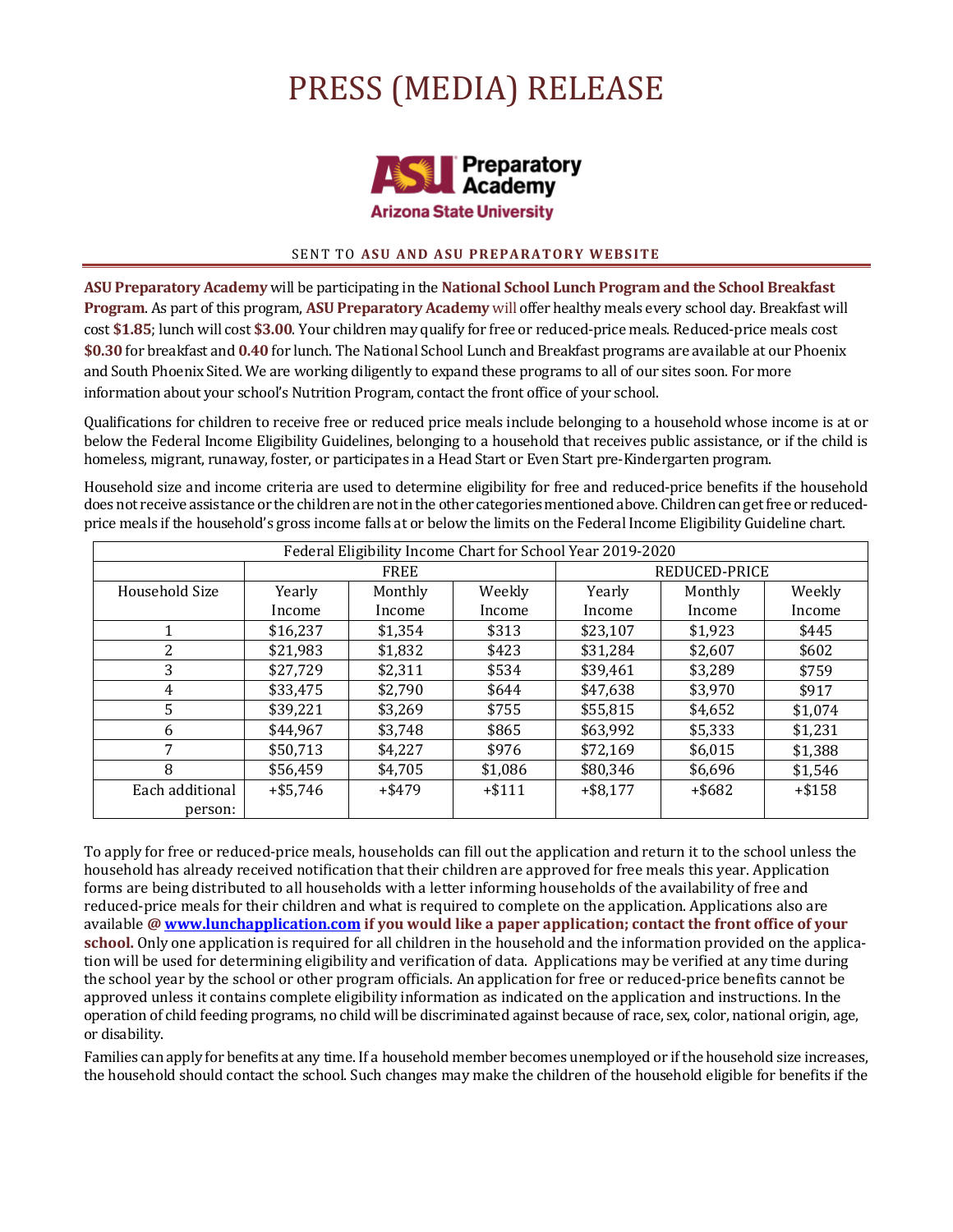household's income falls at or below the Federal Guidelines. Contact **Jocelyne Canestrelli** @ 602-496-3126 or **Jocelyne.canestrelli@asu.edu** at any time to request an application.

Under the provisions of the free and reduced-price policy, the Nutrition and Wellness Coordinator will review applications and determine eligibility. Parents or guardians dissatisfied with the ruling of the official may wish to discuss the decision with the determining official on an informal basis. Parents wishing to make a formal appeal for a hearing on the decision may make a request either orally or in writing to

## **Steve Benton**

### **480-727-2432**

### **sebenton@asu.edu**

When known to ASU Preparatory Academy, households will be notified of their children's eligibility for free meals if they are members of households receiving assistance from the:

- Supplemental Nutrition Assistance Program (SNAP):
- Food Distribution Program on Indian Reservations (FDPIR); or
- Temporary Assistance for Needy Families (TANF), if the State program meets Federal standards.

An application is not required for free meal benefits for Assistance Program participants and all of the children in the household are eligible for free meal benefits. If any children were not listed on the notice of eligibility, or if a household does not receive a notice of eligibility, the household should contact the school to have free meal benefits extended to them. Participants in the Special Supplemental Nutrition Program for Women, Infants and Children (WIC) may be eligible for free or reduced-price meals, but they will need to turn in an application including household size and total income.

When known to ASU Preparatory Academy will also be notified of any child's eligibility for free meals if the individual child is considered "Other Source Categorically Eligible", because the child is categorized, as defined by law as: 

- **Foster**
- Homeless,
- Migrant,
- Runaway,
- Enrolled in an eligible Head Start, or
- Enrolled in an eligible pre-kindergarten class.

If any children were not listed on the notice of eligibility, the household should contact the school about their eligibility through the list above, or should submit an income application.

Households notified of their children's eligibility must contact the school if the household chooses to decline the free meal benefits.

For more information, you may call **Jocelyne Canestrelli at** 602-496-3126 e-mail at **Jocelyne.Canestrelli#asu.edu** 

*In accordance with Federal civil rights law and U.S. Department of Agriculture (USDA) civil rights regulations and policies, the USDA, its Agencies, offices, and employees, and institutions participating in or administering USDA programs are prohibited from discriminating based on race, color, national origin, sex, disability, age, or reprisal or retaliation for prior civil rights activity in any program or activity conducted or funded by USDA.*

*Persons with disabilities who require alternative means of communication for program information (e.g., Braille, large print, audiotape, American Sign Language, etc.) should contact the Agency (State or local) where they applied for benefits. Individuals who are deaf, hard of hearing or have speech disabilities may contact USDA through the Federal Relay Service at (800) 877-8339. Additionally, program information may be made available in languages other than English.*

*To file a program complaint of discrimination, complete the USDA Program Discrimination Complaint Form, AD-3027, found online at http://www.ascr.usda.gov/complaint\_filing\_cust.html, and at any USDA office, or write a letter addressed to USDA and provide in the letter all of the information requested in the form. To request a copy of the complaint form, call (866) 632-9992. Submit your completed form or letter to USDA by: (1) mail: U.S. Department of Agriculture, Office of the*